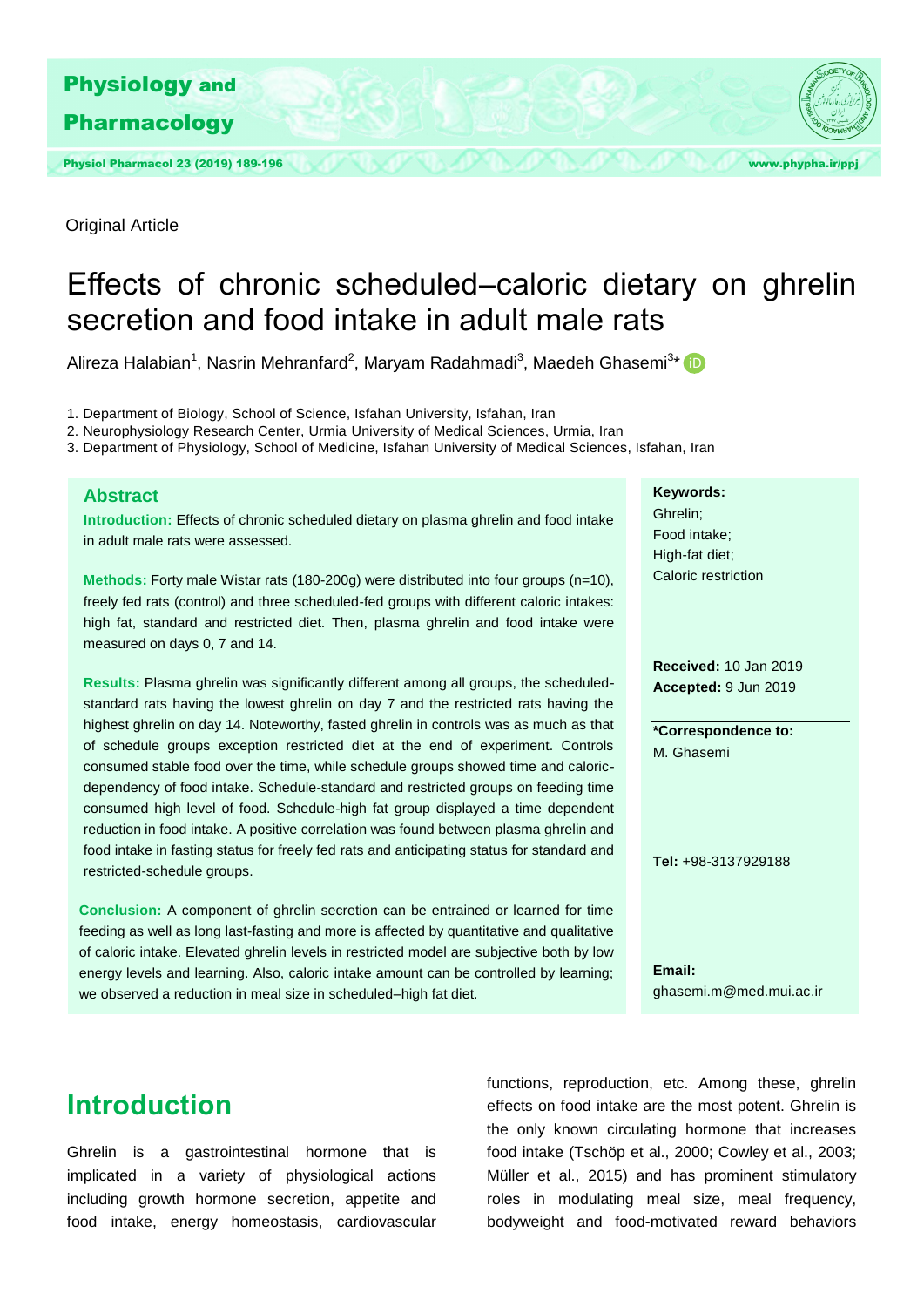(Perello et al., 2015; Wren et al., 2001; Faulconbridge et al., 2003). Ghrelin is commonly referred to as a "hunger" hormone and food deprivation index that stimulates hunger and initiates meals. Although less is known about mechanisms underlying ghrelin regulation of feeding behavior, the hypothalamic arcuate nucleus (ARC) appears to play a critical role in the ghrelin effects on food intake and satiety (Lee et al., 2016). The ARC contains different groups of neurons such as neuropeptide Y (NPY)/ agoutirelated protein (AgRP) neurons and proopiomelanocortin (POMC)/ amphetamine-regulated transcript (CART) neurons whose activity is differentially affected by ghrelin, such that ghrelin enhances the activity of NPY and AgRP neurons while suppressing the activity of POMC/CART neurons (Cowley et al., 2003). The effects of ghrelin on the activity of ARC neurons are critical for eating behavior, since ghrelin is unable to enhance food intake in mice lacking NPY/AgRP neurons (Chen et al., 2004).

Ghrelin levels are flexible to changes in macronutrient composition and/or the type of diet of that is being consumed, such that modified sham feeding of different types of diet (e.g. high-fat, carbohydrate or protein) all induced a ghrelin response; however, there was a markedly greater increase in circulating ghrelin concentrations with high-protein foods (Zhu et al., 2014). In addition to the regulation of ghrelin levels by nutrient content, a growing body of literature in both human and animal models indicate that ghrelin is more appropriately described as a signal for the anticipation of food intake. For example, animals that learn to anticipate meals when placed on a meal entrainment schedule exhibit increasing levels of circulating ghrelin prior to the ingestion of the meal (Drazen et al., 2006; Hsu et al., 2016). Similarly, a robust increase in ghrelin levels immediately before each scheduled meal (breakfast, lunch and dinner) is demonstrated in humans with meals provided on a fixed schedule throughout a 24- hour period (Frecka et al., 2008; Verbaeys et al., 2011). Human studies have also demonstrated that varying habitual feeding times (e.g., short or long inter-meal intervals) potently influences temporal patterns of circulating ghrelin levels, where peak ghrelin concentrations occur immediately prior to an individual's habitual meal time. These results suggest that ghrelin is not exclusively a "hunger signal" whose release is just

affected by the magnitude of food deprivation, but ghrelin secretion can elevate in anticipation of food intake based on learned and habitual feeding patterns. However, whether palatability of the diet (for example high caloric content), habitual feeding patterns and the magnitude of food restriction modulate ghrelin release independently of each other, require further investigation. Changes induced in the ghrelin system potentially contribute to the inter-individual differences in body fat mass and thereby may play an important role in the obesity development. By modulating the response of ghrelin secretion before each meal, we may be able to minimize the effects of eating large meals on weight gain. Therefore, we designed the present study to test the hypothesis that a combination of anticipation of a meal and type of caloric intake could differentially affect ghrelin secretion response compared with longlast fasting.

### **Materials and methods**

All experimental protocols used in this study were approved by the Ethical Committee of Isfahan University of Medical Sciences (Isfahan, Iran) in accordance with the Guide for Care and Use of Laboratory Animals (National Institute of Health Publication No.80-23, revised 1996). Forty male Wistar rats (180-200g) were housed in 12:12-h lighting cycle with *ad libitum* access to food and water and 23±2°C ambient temperature and 45–65% humidity (n=10). Rat entrained to a 12:12 DL cycle (reverse cycle) for a week prior to further operations. In reverse cycle enabled us to provide access to food during specific times of dark phase.

#### **Experimental procedure**

Rats were assigned to one of four weight-matched groups: a freely-fed group with 24h access to standard chow and 3 schedule-fed groups that were given access to the food 3 times during the dark phase aligned to their active phase with 3 different calorie intake: high fat, standard and restricted diet. In a high-fat diet, cholesterol (35% fat from lard, 60% kcal from fat) was provided into 3 meals (Gajda et al., 2008). While in the standard diet, amount of standard chow was free just at 3 meals for rats and in the restricted group, the food was well-defined and restricted (4g/time/rat; 60%) for animals (Suckow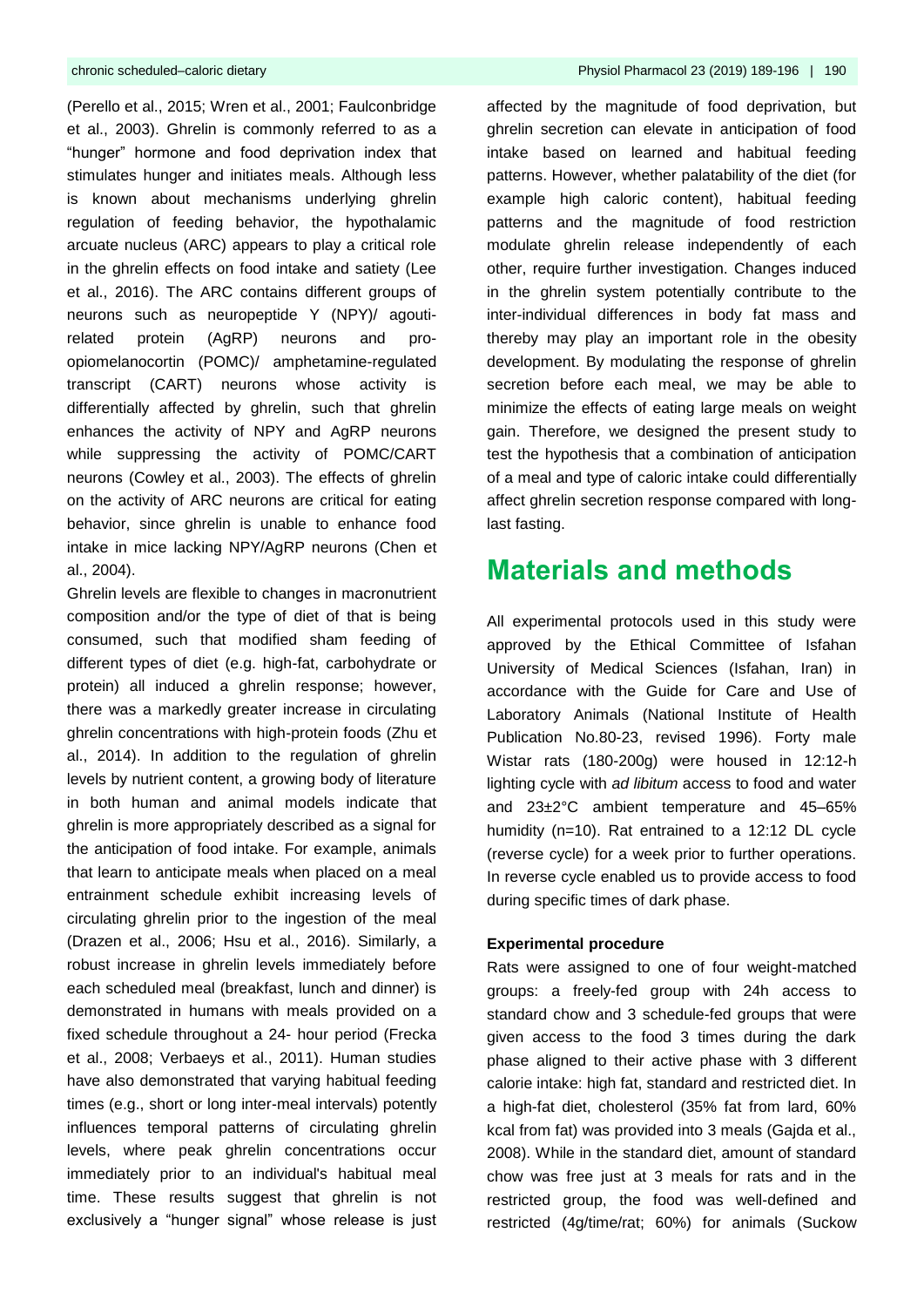et al., 2005). Rats were maintained on either diet for 14d. Food consumption and body weight was measured on days 0, 7 and 14 in 12-14 fasted condition when they were free to food access for 1 hour (group of freely-fed rats was food deprived for the same amount of time as meal-fed rats before their usual meal, dark phase). For determination of hormone secretion output, tail blood sampling technique was used to collect blood (at the amount of 500µl) from the rats around 9 am on days 0, 7 and 14 (group of freely-fed rats was food deprived for the same amount of time as meal-fed rats before their usual meal, dark phase). Plasma acyl ghrelin was measured using rat ghrelin EISA kit with intra-assay precision CV< 10% (Zellbio Company ELISA kit-Germany).

#### **Statistical analysis**

Results are expressed as mean±SEM. Statistical analysis was performed using SPSS 16 (SPSS Inc., Chicago, IL, USA). Statistical evaluation was carried out using a one-way analysis of variance, followed by Tukey test for comparison of means. Correlation between changes in ghrelin level and food intake was performed using Pearson correlation at the 5% error term. The *P*<0.05 was considered statistically significant.

### **Results**

#### **Plasma ghrelin level before food availability**

Our results showed that plasma ghrelin started at a baseline of 0.3917±0.006 ng/ml for four groups after 10-12 hours food deprivation (Fig. 1). It then remained approximately stable for freely fed rats for the remainder of the study. Plasma ghrelin levels were significantly different among all groups over the time of 2 weeks, significant points were observed on 7 and 14 days. Schedule- standard fed rats showed the lowest ghrelin level on day 7 (*P*<0.05), while, the schedule-restricted feeding rats represented the highest ghrelin level on day14 (*P*<0.05) compared to freely fed rats (control). As shown in Figure 1, decreased ghrelin values in schedule-standard feeding groups on day 7 reached to fasted level as control group on day 14. It was worthy to mention that fasted ghrelin value in control was as much as that of anticipated chow groups exception restricted diet in the end of experiment. The amount of restricted

feeding-induced ghrelin peak reached to a statistical significance after 2 weeks than control group or itself time trend (*P*<0.05). Final significant finding, the plasma ghrelin level was similar to that of fasting status in control group for 2 week in scheduled-high fat diet rats.

#### **Food intake**

Data in Figures 2A and B show the pattern of food intake and body weight over time. Rats assigned to freely food intake (control) consumed stable food after 10-12h of deprivation on days 0, 7 and 14. The d1 food intake was 4±0.08g compared with 3.3±0.2g on d14 (*P*>0.05). However the animals adapted to the regimen on scheduled program showed time and caloric -dependency of food consumption when they anticipated food. As Figure 2A revealed, more variations of food intake occurred on day 7, although the significance held in reserve until day14 in schedule-fed animals than control (*P*<0.01). As shown in Figure 2A, it can be seen that food intake was approximately 1.5-fold higher in the restricted treated animals than the control group (*P*<0.01) on days 7 and 14. Interestingly, schedule-standard diet group consumed high level of food pellet as well as restricted group on feeding time (*P*<0.05) in comparison to control group. Rats on the imposed schedule-high fat diet displayed a faster growth on fixed-scheduled feeding rate compared freely-fed control while a time dependent reduction of amount of standard chow consumption significantly was observed (*P*<0.05). Schedule-restricted feeding showed lowest body weight while high fat and standard feeding schedule groups had high level of body weight compared with control group (*P*<0.05, Fig. 2B). Baseline body weight did not differ between scheduled-fed and freely -fed animals (scheduled – fed: 204.9±5g; control: 208.6±9g).

### **Correlation between food intake and plasma ghrelin concentration following scheduled– caloric dietary**

The analysis revealed a significant positive correlation between concentration of the plasma ghrelin and food intake in fasting status for freely fed rats and anticipating status for standard and restricted-scheduled fed groups (Pearson's correlation; r=0.84, r=0.98 and r= 0.95, *P*<0.05, *P*<0.01 and *P*<0.001; [Fig.](http://www.sciencedirect.com/science/article/pii/S0031938414006064#f0025) 3) while a significant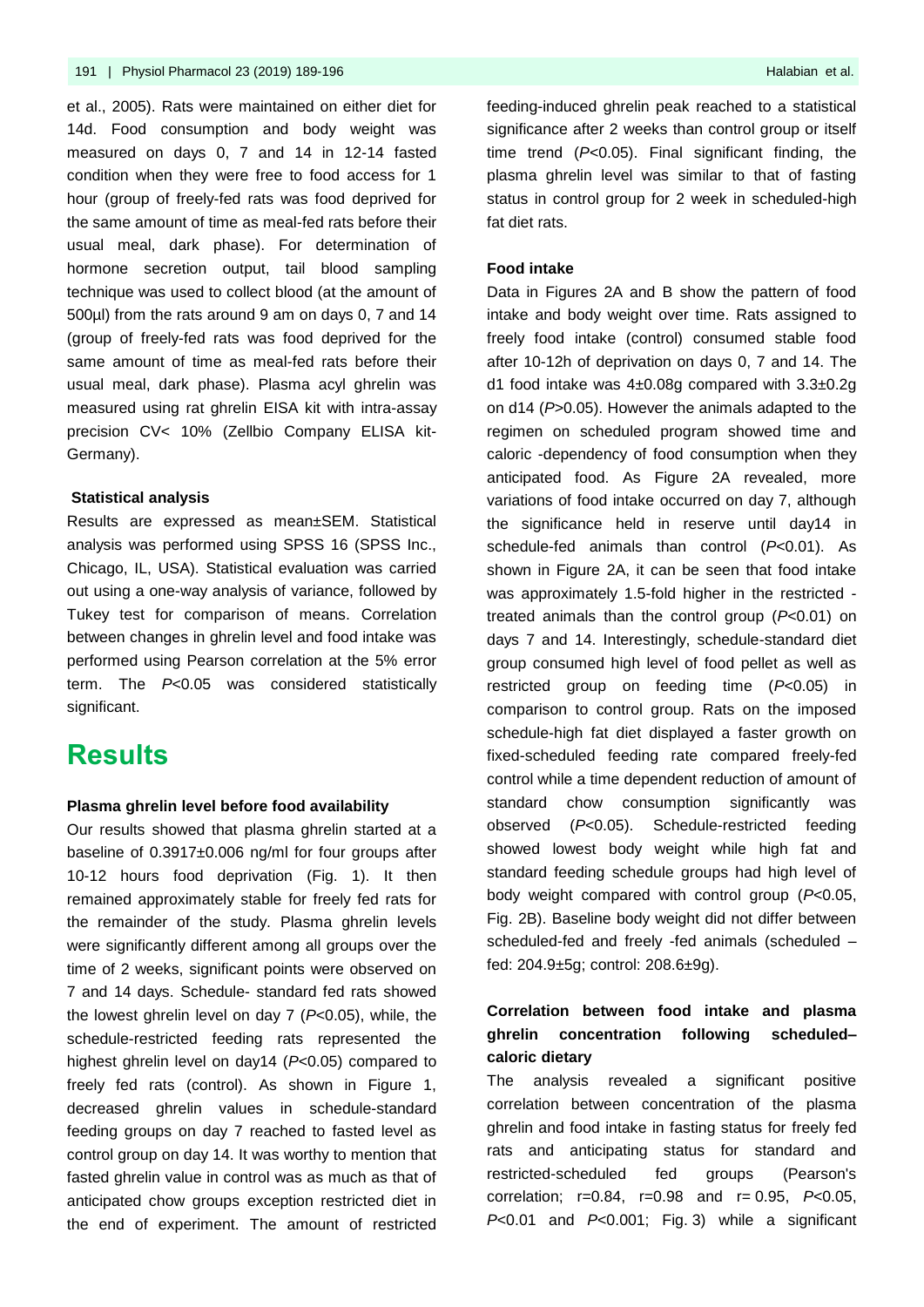

■ Control-freely fed **ESchedule-restricted diet Schedule-high fat diet ØSchedule-standard diet** 





Fig.2. Pattern of food intake (A) and body weight (B) over time. Each point represents mean±SEM. "P<0.01 and <sup>\*</sup>P<0.05 compared with freely fed group control.

correlation was not observed in scheduled-high fat group. These findings supported the mentioned idea that ghrelin levels were affected by the magnitude of food restriction, scheduled feeding behavior and caloric content.

### **Discussion**

The results of this study showed that ghrelin level rise in anticipation of food based on learned feeding pattern were as much as hunger ghrelin whose release was linked to the magnitude of food deprivation. Moreover, the meal-standard feeding and fasted condition affected ghrelin response equally after 2 weeks. Nevertheless, rats trained to expect their daily foods, showed significantly differences in plasma ghrelin dependent on calorie intake. Rats with restricted meal-fed (3 meal with low food 60%) showed high levels of ghrelin secretion before anticipated food. While in rats with standard and high fat food habituated to large (unlimited) food into 3 meals, plasma ghrelin elevated before anticipated food in a similar magnitude with that in rats fasted for 12-14 hours before dark phase. Another significant finding was a persistent increase in plasma ghrelin levels as fasting status for 2 week in scheduled-high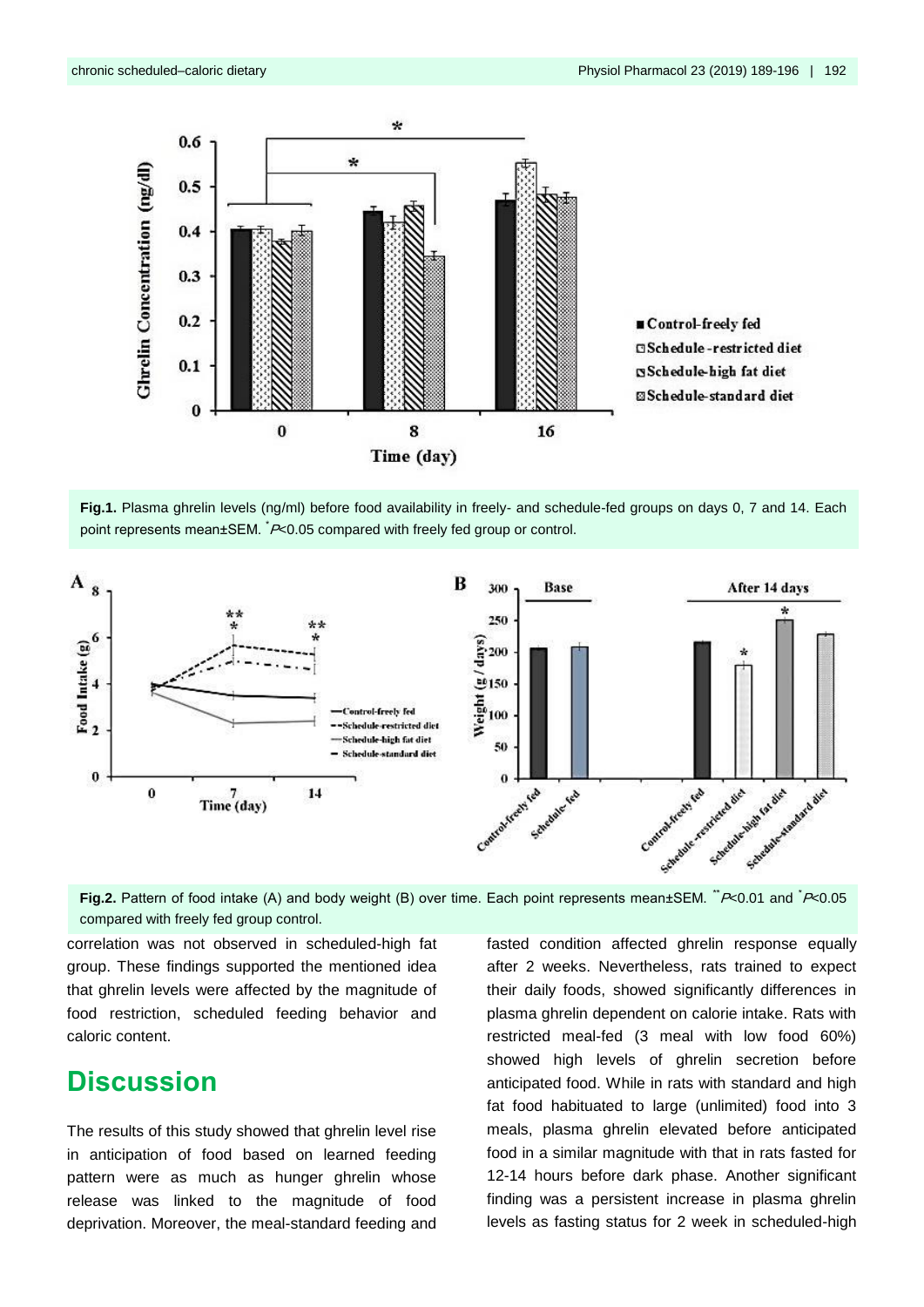



fat diet rats, a condition that is favorable for obesity development. Comparable results have been found in human studies that are instructed to anticipate a large meal following a 14-hour fast and then exposed to the presentation of a breakfast. There was no difference in pre-meal ghrelin levels compared to equally fastedcontrols (Cummings et al., 2001). Importantly, human and animal that learns to anticipate meals when placed on a meal entrainment schedule (fixed or varying habitual feeding times, short or long intermeal intervals) exhibits increasing levels of circulating ghrelin prior to the meal in comparison to animals that were equally food-restricted for short time (Drazen et al., 2006; Frecka et al., 2008). These results suggest that duration of fasting is a critical factor to induce ghrelin secretion, while meal anticipation even with different patterns (one or more meal times per day, fixed or variable) can strongly stimulate peripheral ghrelin secretion.

In respect of caloric outputs, several lines of evidence show that ghrelin secretory response is influenced by energy levels and that this response is sensitive to energy manipulation, acting in a compensatory fashion when imposed to an energy deficit by dietary restriction. The effects of long-term undernutrition on circulating ghrelin levels and gastric ghrelin mRNA expression show that ghrelin levels and ghrelin gastric mRNA are up-modulated during under nutrition in female rats (Gualillo et al., 2002). We also

found, by 2 week scheduled food restriction, the acylated ghrelin concentration was 30% higher than the scheduled standard and freely fed rats. It seems that increased ghrelin levels represent an adaptive response to prevent long-lasting alterations in energy balance and body weight homeostasis. Moreover, our data showed that excessive calorie intake in rats with high fat diet induced an increase in plasma ghrelin levels in a similar magnitude with those in fasted freely fed rats. In a study by Gomez et al. (2012) incremental changes of fasting ghrelin were studied under high-fat diet and was observed that plasma ghrelin (total) elevation to overnight fasting was not altered in rats fed a high fat diet on a long term basis (10 or 60 week). Results from the recent studies demonstrated that high fat diet in mice induces obesogenic changes in the ghrelin system, including increased numbers of ghrelin precursor-expressing cells in the stomach and ghrelin resistance in NPY/AgRP neurons (François et al., 2016; Briggs et al., 2014). In humans, high fat diet was found to increase feeling of hunger (Perello et al., 2010). Although, some studies showed that high fat diet-fed mice had normal levels of active ghrelin and decreased plasma levels of deacylated ghrelin. A study showed that postnatal overfeeding associated with maternal high fat diet increased plasma levels of acylated ghrelin in mice (Du et al., 2015). Consistent with other studies, our data showed that the ghrelin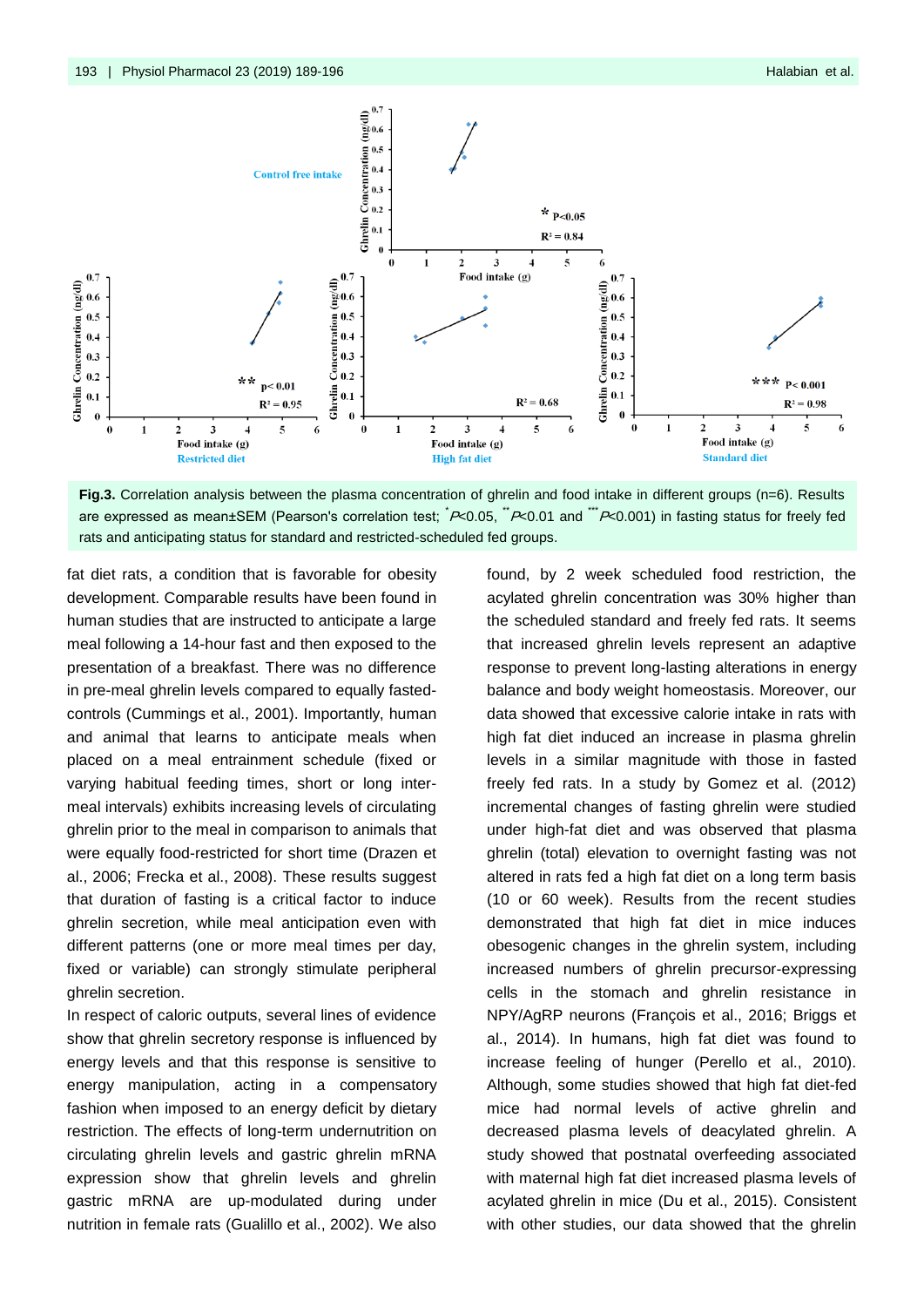response is differentially regulated, depending on calorie content. Collectively, it is concluded that a component of ghrelin secretion can be entrained or learned for feeding time as well as long last-fasting, which more is affected by quantitative and qualitative of caloric intake. Indeed, low caloric intake can potentiate the effect of food anticipating on ghrelin secretion and standard chow and that high fat diet had the same effect as long last fasting.

Similar changes are expected to occur in food intake following the endogenous ghrelin fluctuations. Hence, we measured amount of food consumption on days 0, 7 and 14 when all groups had free access to standard chow for 1 hour. Based on ghrelin outputs, it was predicted that restricted-scheduled feeding group with more ghrelin response consume more food than other groups, but there was no significant change in food consumption in groups with equal levels of ghrelin (freely fed, scheduled- normal and high fat rats). Food intake measurements showed that food consumption in restricted and normal schedule feeding groups significantly increased, while high fat diet-fed rats displayed a decreased meal pattern for standard chow eating on days 0, 7 and 14 compared with fasted freely fed rats. It is now recognized that pre-meal ghrelin elevation is determined by two factors: food deprivation, to keep energy homeostasis and habitual food behavior which may override physiological regulatory mechanisms that set food intake by the state of body energy balance (Drazen et al., 2006). In previous studies that feeding behavior was entrained based on limited food availability and rats were only allowed to have access to food at a fixed time, the animals rapidly consumed a large quantity of food to meet their metabolic requirements (Mistlberger and Rusak, 1987; Abe and Rusak, 1992). Moreover, ghrelin signaling has an important role in habitual-driven feeding as shown in our study. Thus elevated ghrelin secretory response in our restricted model is subjective both by low energy levels and learning, acting in a compensatory fashion to reverse energy deficit by higher food consumption if it was available. Also, it has been indicated that high ghrelin levels in anorexia nervosa are due to compensatory mechanisms to increase calorie intake and induce a positive energy balance state (Tanaka et al., 2004; Troisi et al., 2005; Janas-Kozik et al., 2007). In our study, food intake pattern analysis of scheduled-restricted diet revealed rats that

anticipated food arrival by learned ghrelin surge before scheduled meal had a nonstop eating behavior and maximum consumption when they had free access to food, whereas a chronic imposed scheduled feeding in rats with calorie restriction on daily basis, despite elevated compensatory response of ghrelin secretion, was associated with low body weight. While ghrelin levels were similar in schedulenormal, high fat and freely fed groups, food intake differentially was affected. This discrepancy in effects may be explained by the fact that the preprandial rise in plasma ghrelin is only due to a learned anticipatory response but not energy deficit, and thus the animals display a nonstop eating behavior when have access to food. However, an increased food intake in freely fed rats just on fasted days was proportional to food deprivation time. Also, the increased ghrelin levels in the schedule normal-fed animals as fasting can be interpreted as a biological feedback mechanism to cope with the forced feeding schedule; since it prepares the body for even scarcer food periods by increasing energy efficiency and investing in fat deposition (Verbaeys et al., 2011). Studies also show that ghrelin receptor blockade (Dailey et al., 2016) or genetic deletion (Walker et al., 2012) in rodents suppresses the ability of conditioned stimuli to produce hyperphagia. Hence, the schedule normalfed animals meet higher body weight than freely fed rats during the lifespan.

Comparison of food intake between groups with scheduled–normal and-high fat diets revealed a decreased meal pattern for standard chow on days 7 and 14, with the same anticipated ghrelin surge. In this regard, Bake et al. reported when mice even were schedule-fed on palatable high fat diet for 2h a day, they consumed nearly 80% of their daily calorie intake and showed a large reduction in control diet (Bake et al., 2013; Bake et al., 2014).

## **Conclusion**

In general, our results suggest while ghrelin receptor signaling might be at least necessary to anticipate feeding behavior (Davis et al., 2011), the observed behavioral profile is not critically dependent on ghrelin or other specific hormones and neuropeptides including NPY, orexin or leptin (Gunapala et al., 2011), but may require functional dopaminergic, serotonergic or other effective signaling systems (Liu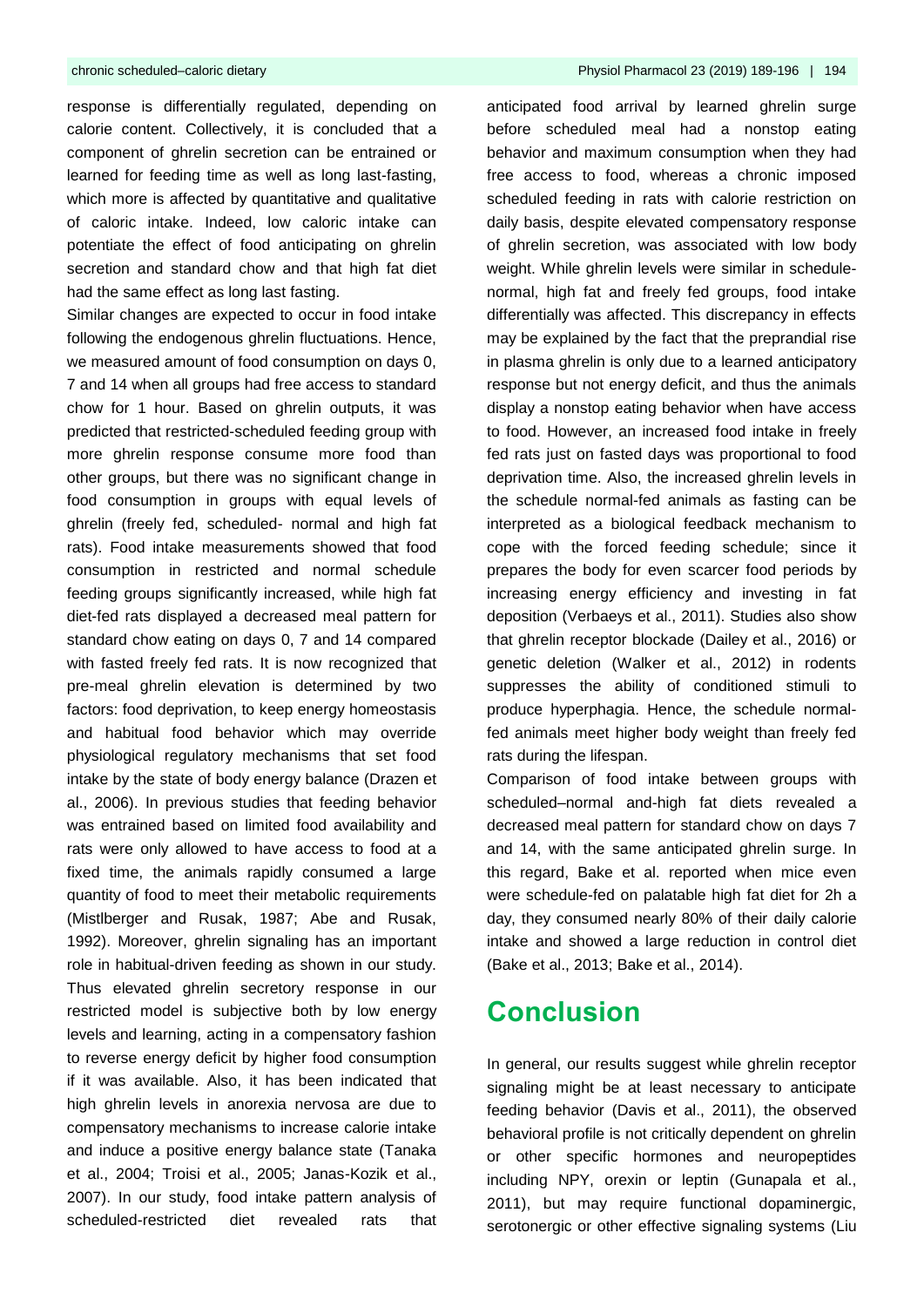et al., 2012; Hsu et al., 2010). Furthermore, although scheduled feeding entrains ghrelin, appetitive behaviors control total energy balance. As the ghrelin secretion can be learned, amount of calorie intake can be controlled by learning, hence, we observed a reduction in standard meal size in animals with scheduled–high fat diet. This suggests the presence of an association between the mechanisms underlying binge like eating on a palatable diet and those responsible for anticipated feeding behavior.

### **Acknowledgments**

This work was supported by the Isfahan University of Medical Sciences, Isfahan, Iran.

### **Conflict of interest**

The authors declare that no competing interests exist.

# **References**

- Abe H, Rusak B. Anticipatory activity and entrainment of circadian rhythms in Syrian hamsters exposed to restricted palatable diets. Am J Phys 1992; 263: 116-24.
- Bake T, Duncan JS, Morgan DG, Mercer JG. Arcuate nucleus homeostatic systems are not altered immediately prior to the scheduled consumption of large, binge-type meals of palatable solid or liquid diet in rats and mice. J Neuroendocrinol 2013; 25: 357-71.
- [Bake T,](https://www.ncbi.nlm.nih.gov/pubmed/?term=Bake%20T%5BAuthor%5D&cauthor=true&cauthor_uid=24631639) [Murphy M,](https://www.ncbi.nlm.nih.gov/pubmed/?term=Murphy%20M%5BAuthor%5D&cauthor=true&cauthor_uid=24631639) [Morgan DG,](https://www.ncbi.nlm.nih.gov/pubmed/?term=Morgan%20DG%5BAuthor%5D&cauthor=true&cauthor_uid=24631639) [Mercer JG.](https://www.ncbi.nlm.nih.gov/pubmed/?term=Mercer%20JG%5BAuthor%5D&cauthor=true&cauthor_uid=24631639) Large, bingetype meals of high fat diet change feeding behaviour and entrain food anticipatory activity in mice. [Appetite](https://www.ncbi.nlm.nih.gov/pmc/articles/PMC4152876/) 2014; 77: 60-71.
- [Briggs DI,](https://www.ncbi.nlm.nih.gov/pubmed/?term=Briggs%20DI%5BAuthor%5D&cauthor=true&cauthor_uid=24742194) [Lockie SH,](https://www.ncbi.nlm.nih.gov/pubmed/?term=Lockie%20SH%5BAuthor%5D&cauthor=true&cauthor_uid=24742194) [Benzler J,](https://www.ncbi.nlm.nih.gov/pubmed/?term=Benzler%20J%5BAuthor%5D&cauthor=true&cauthor_uid=24742194) [Wu Q,](https://www.ncbi.nlm.nih.gov/pubmed/?term=Wu%20Q%5BAuthor%5D&cauthor=true&cauthor_uid=24742194) [Stark R,](https://www.ncbi.nlm.nih.gov/pubmed/?term=Stark%20R%5BAuthor%5D&cauthor=true&cauthor_uid=24742194) [Reichenbach A,](https://www.ncbi.nlm.nih.gov/pubmed/?term=Reichenbach%20A%5BAuthor%5D&cauthor=true&cauthor_uid=24742194) et al. Evidence that diet-induced hyperleptinemia, but not hypothalamic gliosis, causes ghrelin resistance in NPY/AgRP neurons of male mice. [Endocrinol](https://www.ncbi.nlm.nih.gov/pubmed/24742194) 2014; 155: 2411-22.
- Chen HY, Trumbauer ME, Chen AS, Weingarth DT, Adams JR, Frazier EG, et al. Orexigenic action of peripheral ghrelin is mediated by neuropeptide Y and agoutirelated protein. Endocrinology 2004; 145: 2607-12.
- Cowley MA, Smith RG, Diano S, Tschöp M, Pronchuk N, Grove KL, et al. The distribution and mechanism of action of ghrelin in the CNS demonstrates a novel hypothalamic circuit regulating energy homeostasis. Neuron 2003; 37: 649-61.
- Cummings DE, Purnell JQ, Frayo RS, Schmidova K, Wisse BE, Weigle DS. A preprandial rise in plasma ghrelin levels suggests a role in meal initiation in humans. Diabetes 2001; 50: 1714-9.
- [Dailey MJ,](https://www.ncbi.nlm.nih.gov/pubmed/?term=Dailey%20MJ%5BAuthor%5D&cauthor=true&cauthor_uid=26802728) [Moran TH,](https://www.ncbi.nlm.nih.gov/pubmed/?term=Moran%20TH%5BAuthor%5D&cauthor=true&cauthor_uid=26802728) [Holland PC,](https://www.ncbi.nlm.nih.gov/pubmed/?term=Holland%20PC%5BAuthor%5D&cauthor=true&cauthor_uid=26802728) [Johnson AW.](https://www.ncbi.nlm.nih.gov/pubmed/?term=Johnson%20AW%5BAuthor%5D&cauthor=true&cauthor_uid=26802728) The antagonism of ghrelin alters the appetitive response to learned cues associated with food. Behav Brain Res 2016; 303: 191-200.
- Davis JF, Choi DL, Clegg DJ, Benoit SC. Signaling through the ghrelin receptor modulates hippocampal function and meal anticipation in mice. Physiol Behav 2011; 103: 39-43.
- Drazen DL, Vahl TP, D'Alessio DA, Seeley RJ, Woods SC. Effects of a fixed meal pattern on ghrelin secretion: evidence for a learned response independent of nutrient status. Endocrinology 2006; 147: 23-30.
- Du Q, Hosoda H, Umekawa T, Kinouchi T, Ito N, Miyazato M, et al. Postnatal weight gain induced by overfeeding pups and maternal high-fat diet during the lactation period modulates glucose metabolism and the production of pancreatic and gastrointestinal peptides. Peptides 2015; 70: 23-31.
- Faulconbridge LF, Cummings DE, Kaplan JM, Grill HJ. Hyperphagic effects of brainstem ghrelin administration. Diabetes 2003; 52: 2260-5.
- [François M,](https://www.ncbi.nlm.nih.gov/pubmed/?term=Fran%C3%A7ois%20M%5BAuthor%5D&cauthor=true&cauthor_uid=26856650) [Barde S,](https://www.ncbi.nlm.nih.gov/pubmed/?term=Barde%20S%5BAuthor%5D&cauthor=true&cauthor_uid=26856650) [Legrand R,](https://www.ncbi.nlm.nih.gov/pubmed/?term=Legrand%20R%5BAuthor%5D&cauthor=true&cauthor_uid=26856650) [Lucas N,](https://www.ncbi.nlm.nih.gov/pubmed/?term=Lucas%20N%5BAuthor%5D&cauthor=true&cauthor_uid=26856650) [Azhar S,](https://www.ncbi.nlm.nih.gov/pubmed/?term=Azhar%20S%5BAuthor%5D&cauthor=true&cauthor_uid=26856650) El Dhaybi M, et al. High-fat diet increases ghrelinexpressing cells in stomach, contributing to obesity. Nutrition 2016; 32: 709-15.
- Frecka JM, Mattes RD. Possible entrainment of ghrelin to habitual meal patterns in humans. Am J Physiol Gastrointest Liver Physiol 2008; 294: G699-707.
- Gajda AM. High fat diets for diet-induced obesity models. Research Diets 2008; 8: 1-3.
- Gomez G, Han S, Englander EW, Greeley GH Jr. Influence of a long-term high-fat diet on ghrelin secretion and ghrelin-induced food intake in rats. Regul Pept 2012; 173: 60-3.
- [Gualillo O,](https://www.ncbi.nlm.nih.gov/pubmed/?term=Gualillo%20O%5BAuthor%5D&cauthor=true&cauthor_uid=12105291) [Caminos JE,](https://www.ncbi.nlm.nih.gov/pubmed/?term=Caminos%20JE%5BAuthor%5D&cauthor=true&cauthor_uid=12105291) [Nogueiras R,](https://www.ncbi.nlm.nih.gov/pubmed/?term=Nogueiras%20R%5BAuthor%5D&cauthor=true&cauthor_uid=12105291) [Seoane LM,](https://www.ncbi.nlm.nih.gov/pubmed/?term=Seoane%20LM%5BAuthor%5D&cauthor=true&cauthor_uid=12105291) [Arvat E,](https://www.ncbi.nlm.nih.gov/pubmed/?term=Arvat%20E%5BAuthor%5D&cauthor=true&cauthor_uid=12105291) [Ghigo E,](https://www.ncbi.nlm.nih.gov/pubmed/?term=Ghigo%20E%5BAuthor%5D&cauthor=true&cauthor_uid=12105291) et al. Effect of food restriction on ghrelin in normal-cycling female rats and in pregnancy. [Obes Res](https://www.ncbi.nlm.nih.gov/pubmed/?term=Effect+of+Food+Restriction+on+Ghrelin+in+Normal-Cycling+Female+Rats) 2002; 10: 682-7.
- Gunapala KM, Gallardo CM, Hsu CT, Steele AD. Single gene deletions of orexin, leptin, neuropeptide Y, and ghrelin do not appreciably alter food anticipatory activity in mice. [PLoS One](https://www.ncbi.nlm.nih.gov/pubmed/?term=Single+gene+deletions+of+orexin%2C+leptin%2C+neuropeptide+Y%2C+and+ghrelin+do+not+appreciably+alter+food+anticipatory+activity+in+mice.) 2011; 6: e18377.
- Hsu JL, Yu L, Sullivan E, Bowman M, Mistlberger RE, Tecott LH. Enhanced food anticipatory activity associated with enhanced activation of extrahypothalamic neural pathways in serotonin2C receptor null mutant mice[. PLoS One](https://www.ncbi.nlm.nih.gov/pubmed/?term=Enhanced+food+anticipatory+activity+associated+with+enhanced+activation+of+extrahypothalamic+neural+pathways+in+serotonin2C+receptor+null+mutant+mice.) 2010; 5: e11802.
- [Hsu TM,](https://www.ncbi.nlm.nih.gov/pubmed/?term=Hsu%20TM%5BAuthor%5D&cauthor=true&cauthor_uid=27072509) Suarez AN, [Kanoski SE.](https://www.ncbi.nlm.nih.gov/pubmed/?term=Kanoski%20SE%5BAuthor%5D&cauthor=true&cauthor_uid=27072509) Ghrelin: a link between memory and ingestive behavior. Physiol Behav 2016; 162: 10-7.
- [Janas-Kozik M,](https://www.ncbi.nlm.nih.gov/pubmed/?term=Janas-Kozik%20M%5BAuthor%5D&cauthor=true&cauthor_uid=17187877) [Krupka-Matuszczyk I,](https://www.ncbi.nlm.nih.gov/pubmed/?term=Krupka-Matuszczyk%20I%5BAuthor%5D&cauthor=true&cauthor_uid=17187877) [Malinowska-](https://www.ncbi.nlm.nih.gov/pubmed/?term=Malinowska-Kolodziej%20I%5BAuthor%5D&cauthor=true&cauthor_uid=17187877)[Kolodziej I,](https://www.ncbi.nlm.nih.gov/pubmed/?term=Malinowska-Kolodziej%20I%5BAuthor%5D&cauthor=true&cauthor_uid=17187877) [Lewin-Kowalik J.](https://www.ncbi.nlm.nih.gov/pubmed/?term=Lewin-Kowalik%20J%5BAuthor%5D&cauthor=true&cauthor_uid=17187877) Total ghrelin plasma level in patients with the restrictive type of anorexia nervosa. Regul Pept 2007; 140: 43-6.
- Lee JH, Lin L, Xu P, Saito K, Wei Q, Meadows AG, et al. Neuronal deletion of ghrelin receptor almost completely prevents diet-induced obesity. Diabetes 2016; 65: 2169- 78.
- Liu YY, Liu TY, Qu WM, Hong ZY, Urade Y, Huang ZL. Dopamine is involved in food-anticipatory activity in mice. J Biol Rhythms 2012; 27: 398-409.
- Mistlberger R, Rusak B. Palatable daily meals entrain anticipatory activity rhythms in free-feeding rats: